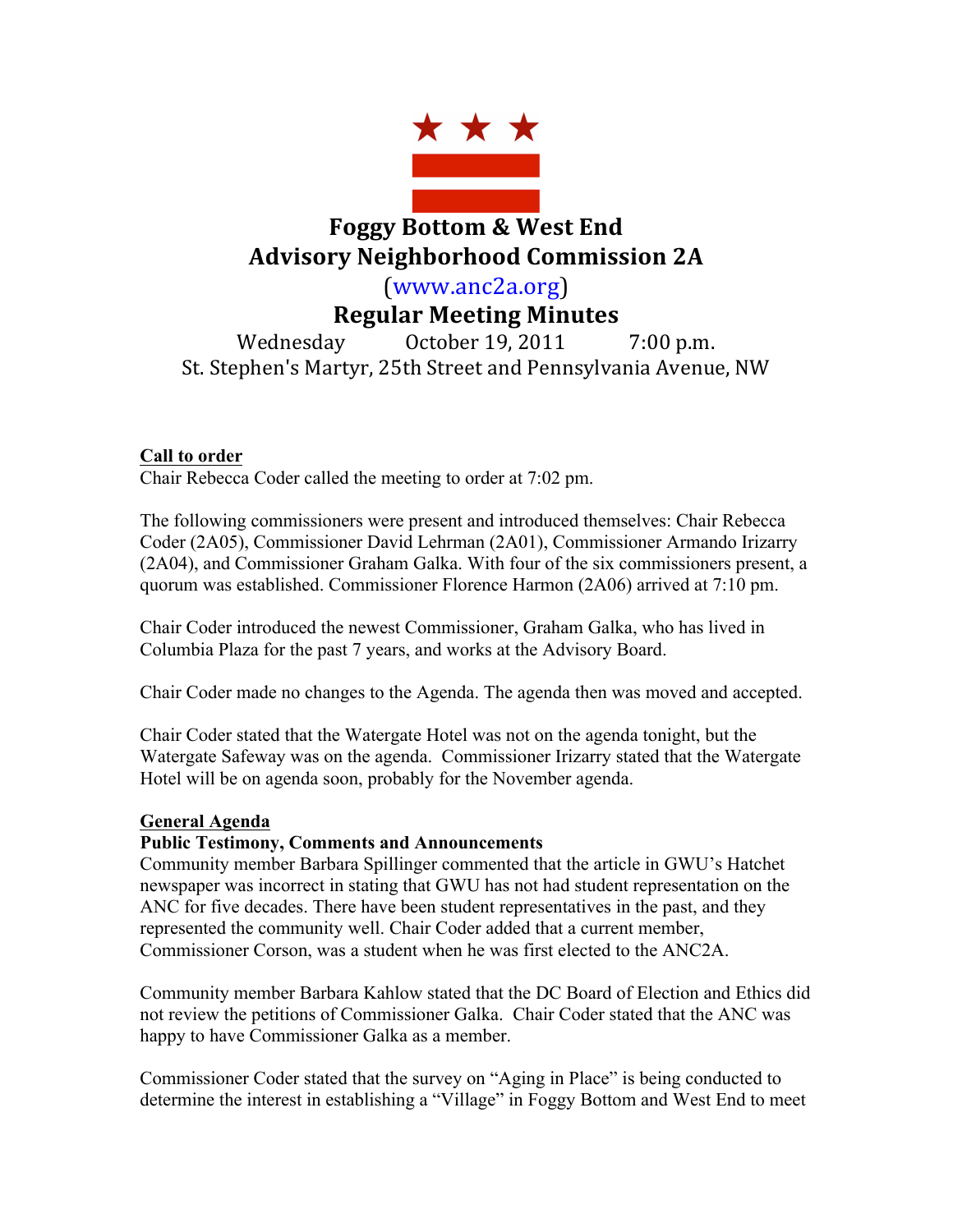the needs of the elderly residents in ANC2A. It is available online at **www.savefoggybottom.com** until the end of November or by hard copy by contacting Chair Coder.

Chair Coder stated that PEPCO has applied to increase their rates, and will hold a Ward 2 public hearing on November 9 at the office of DC Public Services at 1333 H St., NW.

## **Public Safety Report**

No public safety report was given because there wasn't an officer from the DC Metropolitan Department  $2<sup>nd</sup>$  District present to give it.

## **Discussion of the potential closing of the Watergate Safeway**

Commissioner Irizarry stated that for several months there have been rumors that the Watergate Safeway supermarket was planning to close. Neighbors have contacted and petitioned Safeway to stay open. Commissioner Irizarry reached out to Councilmember Evans, who in turn reached out to his Safeway contact who stated that negotiations are ongoing with landlord. Commissioner Irizarry invited Safeway to come to tonight's ANC meeting, however they declined. Safeway has been in the Watergate complex since 1965.

In response to queries from community members Sarah Shapiro and Abby Gilbert, Commissioner Irizarry provided answers:

- He does not know whether the landlord wants Safeway out
- He received the information regarding Watergate Safeway's closing from the office of the Deputy Mayor of Development (DMPED)
- Ownership of the property is in a transition stage

Commissioner Irizarry then opened the meeting to the floor to hear the community comments.

Community members Marija Hughes and Steve Timlin collected over 1,300 signatures that they sent to the Safeway headquarters in Pleasanton, CA. They learned that the new landlord has not purchased the property yet, and are still negotiating their contract with Safeway. They know the name of the new landlord, but can't reveal the name yet. They received a response from Safeway CEO Bruce Everett, who wrote that Safeway will make a decision regarding the Safeway store before the end of the year.

They commented that the Safeway serves a very large area and large resident population. Their competition (Traders' Joe and Whole Foods are too far, too expensive and do not provide full supermarket service). If Watergate Safeway closes, elderly residents and those without cars will be forced to spend more money on food and gasoline.

Community member J. Ford, whose family owned a grocery store, urged residents to "vote with your feet and shop at Safeway," since grocery stores remain in business because they depend on high volume.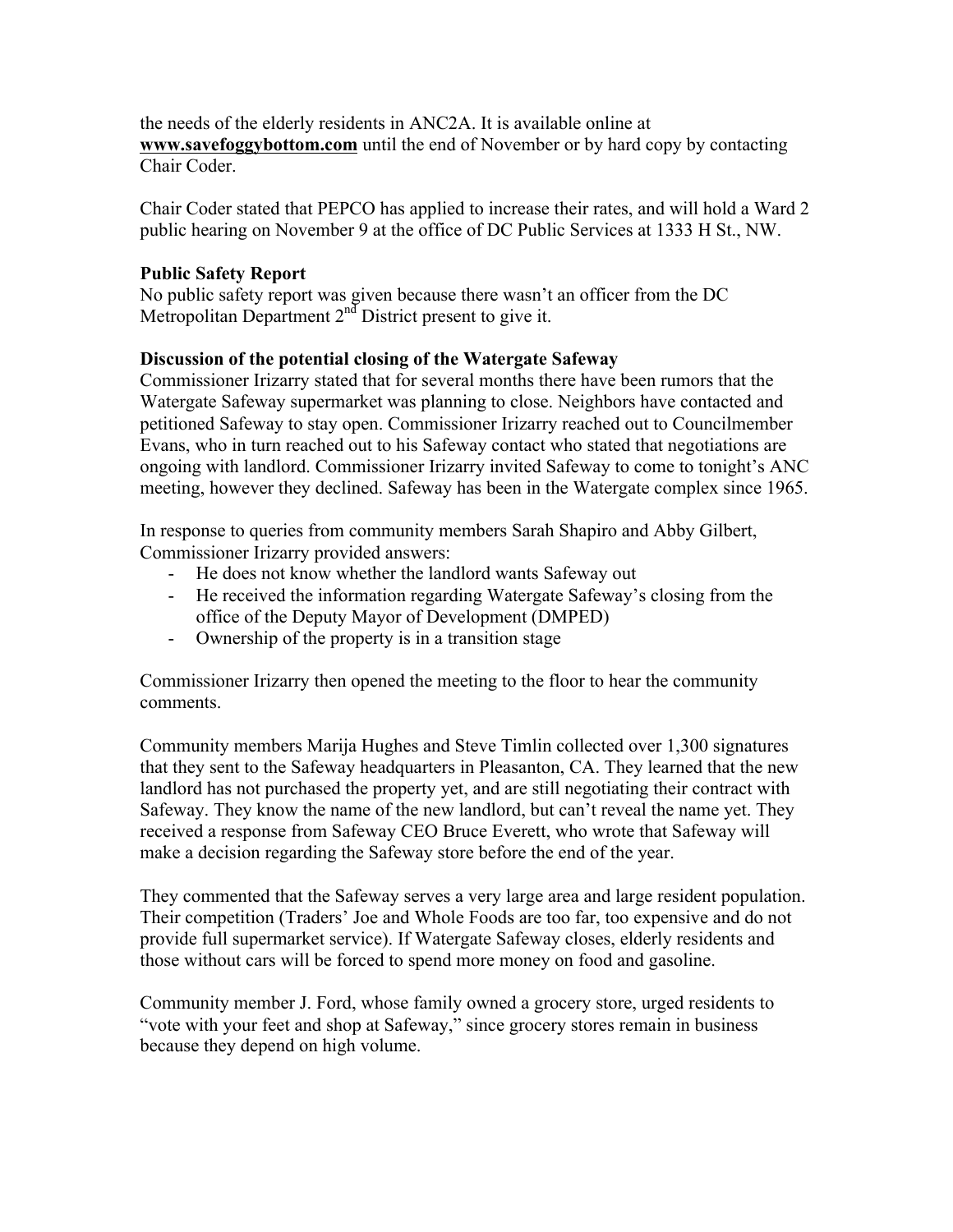Community member Julianne XXX (from Watergate South) suggested that the conversation and focus be steered to the next step and to make the Watergate complex more inviting to other corporate interests. He stated that the community wants a grocery store in the Watergate complex.

Community member Gigi Winston suggested to contact the landlord to urge them to provide a long term lease to Safeway, or otherwise the store won't stay.

Community members stated that Safeway has not spent any monies in renovating that store, and so some don't shop there, nor has it responded to neighborhood pressure to update it as it has in other neighborhoods.

Chair Coder and Commissioner Harmon urged residents to continue communicating to the Commission and Council Member Jack Evans, DMPED, and City Council Chair Kwame Brown.

Commissioner Lehrman suggested that AARP be contacted to weigh in on this issue and make it a social issue, and to think about food delivery options such as Peapod. Chair Coder stated that when the Wisconsin Safeway was being renovated, it provided free delivery and perhaps a similar arrangement could be made for seniors.

Commissioner Irizarry drafted a motion to send to Safeway officials, seconded by Commissioner Lehrman, stating the ANC's support for the neighborhood petitioners which passed unanimously with one friendly amendment offered by Commissioner Harmon. **(VOTE 5-0) (Appendix #1)**

#### **Matters before the DC Board of Zoning Adjustment BZA Case No. 18284 - 2055 L Street, NW (Verizon Building) Redevelopment/ Renovation**

The attorney for Monument Realty, Christine Shiker, introduced the architect and representatives of Monument Realty. She then provided an overview of the project. The Verizon Building is located at 2055 L Street, on the northeast corner of  $21<sup>st</sup>$  Street and L Street. It was constructed in 1964-65. Monument Realty and another partner have purchased the building. It is zone for C-3-C.

They are looking for two reliefs from zoning requirements:

- a waiver for the requirement of a rear yard set back of 4' to of 18.9"
- Variance relief for parking

The rear yard will be a one-story structure and set back beginning at the  $2<sup>nd</sup>$  floor. The adjacent neighbor has not objected to the project.

The redevelopment involves adding a top floor - an  $8<sup>th</sup>$  floor and increasing its FAR. The total height of the redevelopment will be 110' purchased through Transferrable Development Rights (TDRs) which is now allowed in the "new downtown." The top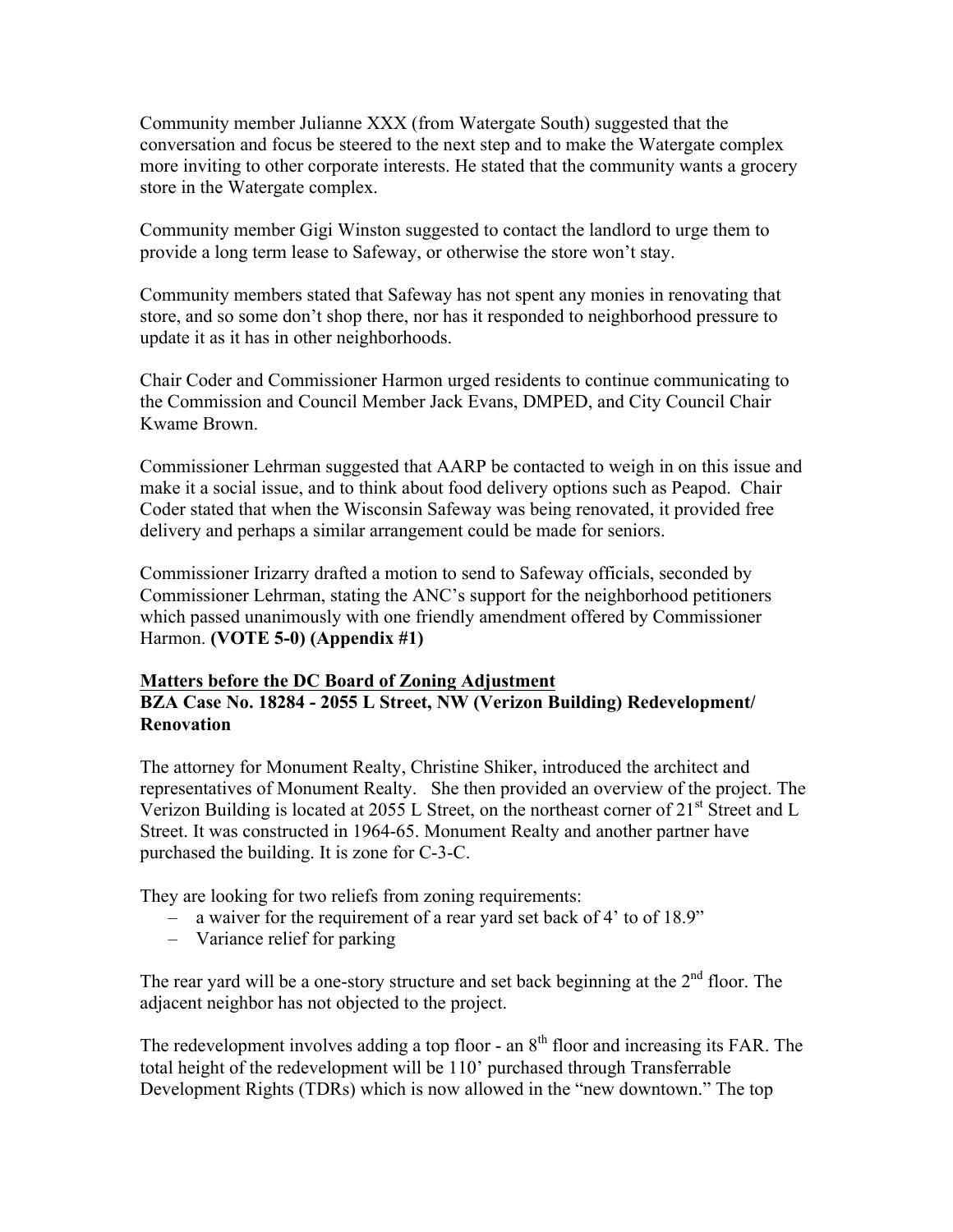floor will wrap around the penthouse which will remain. The proposed top floor will have a roof terrace that does not overhang public space, but instead is set back 1100 sqft on the  $8<sup>th</sup>$  floor. The terrace will be for the use by the tenants only, and will comply with nosmoking building.

The three floors containing its switch gear equipment will be the ground floor to the  $4<sup>th</sup>$ floor and will have some type of window treatment. The remaining floors located on the  $5th-8<sup>th</sup>$  floors will also have window treatments. Currently, there are no window treatments. The existing facade is of granite and marble and will be enhanced. The  $21<sup>st</sup>$ Street corner space on the ground floor could house office or retail space.

Community member Sara Maddux commented that this Verizon building is important for communications for national security purposes. Representatives stated that its communications functions will continued to be maintained in the building and be improved.

Parking garage entrance is located on  $21<sup>st</sup>$  Street. There are 2 floors of parking located on the first level and sub-basement level. There will be 101 parking spaces provided: 79 spaces are zoning compliant, 22 spaces are for compact vehicles and 31 spaces will never be used but are required for the switch gear floors.

Chair Coder was pleased to see the option for having retail on this corner and requested that the developer consider unique retail concepts similar to what Vornado has done across the street with Bourbon Coffee and Litestars.. Commissioner Harmon stated that the proposal was better than a dead corner and echoed Chair Coder's request that it would be good to get retail there.

Chair Coder proposed a motion to write a letter of support to the DC Board of Zoning Adjustment for the relief requested. Commissioner Irizarry seconded and the motion was passed unanimously. **(VOTE: 5-0).**

#### **Matters before DC Zoning Commission**

## **Pre-filing presentation GWU Museum, 21st Street (2nd Stage PUD/2007 Campus Plan) (21st Street betweeen Corcoran Hall & Woodhull House)**

GWU representatives, Brittany Waddell and attorney David Avitabile, provided an overview of the project. This is part of GWU's approved Campus  $Plan/2<sup>nd</sup> Stage PUD$ , and the proposed development is in the building concept stage. They will return to ANC2A at a later date regarding the full filing to the Zoning Commission.

They will be presenting before the Historic Preservation Review Board (HPRB) on November 17, because both the Woodhull House and Corcoran Hall are historic landmarks and must be preserved. Neither will be impacted by the new Museum project.

GWU's Director of Planning Susie Cora provided history about this project. It is a joint project merging two large collections– textiles and DC related objects. Former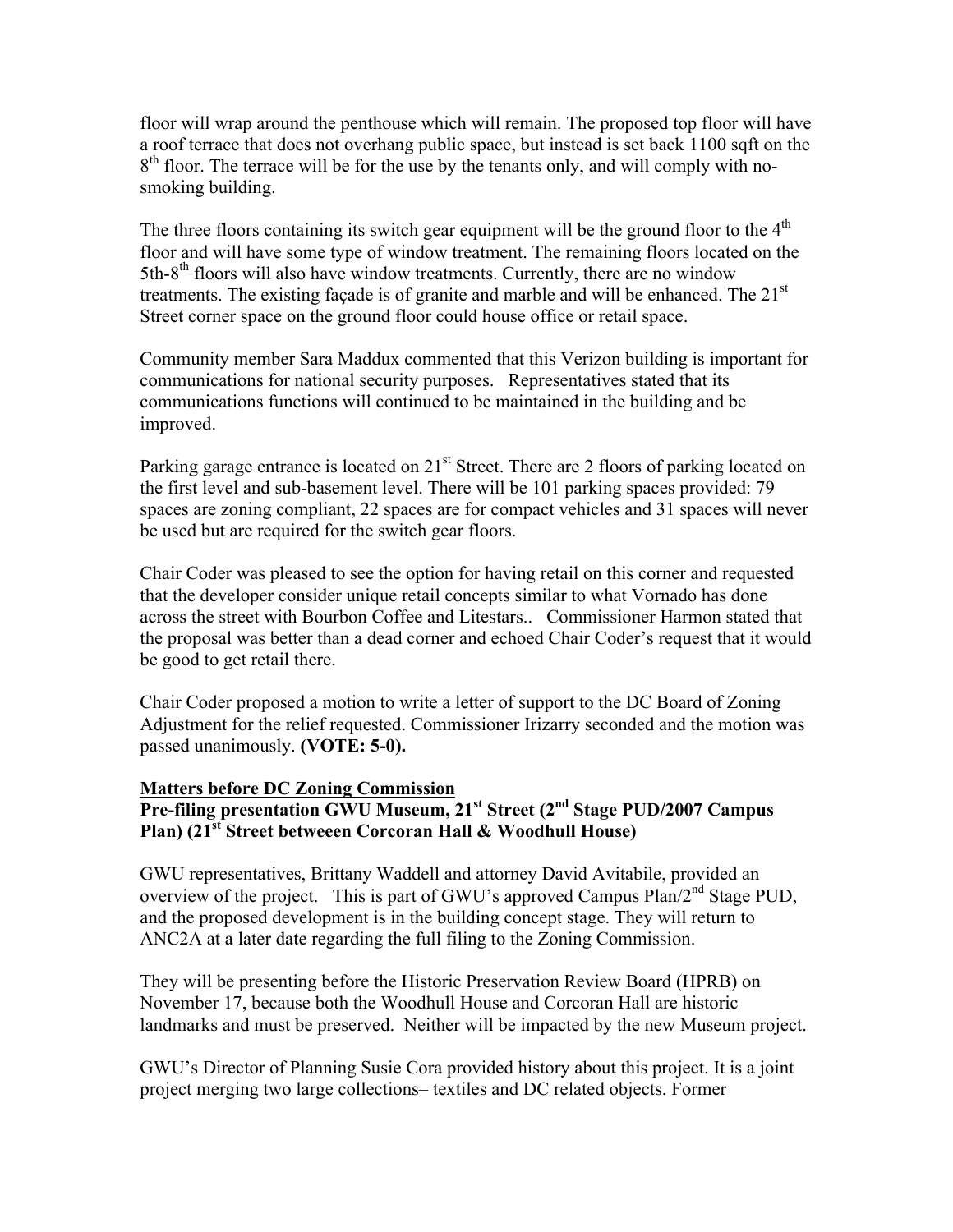Smithsonian Secretary Albert Smalls donated his DC collection relating to the history and development of DC (Washingtonia) to GWU and the Textile Museum will move from its current location on S Street and its collection of some 18,000 art objects – rug, weaving, fabrics and costumes to the new location.

Representatives of Hartman and Kox architectural firm encouraged the community to visit the Textile Museum in order to get a sense of its collection and contribution to the Foggy Bottom/West End area. It is currently exhibiting Cuban textiles.

In addition to its collection items, the Textile Museum has cultural and academic and public programs which will continue in its new location. Its main storage location will be at a site in Virginia, where the collection undergoes conservation. Many of the Textile's collections can't be on exhibit for long periods given their fragility, and are rotated in order to protect them. The GWU Museum therefore must provide special unloading and loading but it will not occur on a frequent basis.

The GWU DC/Textile Museum project will be located on lot 102 on the corner of 21<sup>st</sup> and G Streets. There will be a connection and access to the current Yard. It will be located between Corcoran Hall and Bell Hall.

It will consist of a five floor building up to 65 feet and within zoning guidelines. The lower floors (up to the 4<sup>th</sup> floor) will be of Indiana limestone and the upper floors housing the administrative offices of the museum will be made of glass. The building will wrap beyond and behind the Woodhull and be stepped back. The 2<sup>nd</sup> floor will connect the Museum building with Woodhull House, which will be used periodically. Woodhull House will be accessed from the Museum. The entrance to the Museum will be located on 21<sup>st</sup> Street.

The proposed museum building will have 4 floors of exhibit space (one on the "B"level), a multipurpose floor on the main floor, and 2 floors dedication to education. The gift shop will be located in the lobby area. Food services will not be provided again because of the types of collections housed at the site. The penthouse will be set back along  $21<sup>st</sup>$ Street.

The loading dock will be located on  $21<sup>st</sup>$  Street. It will not have an open loading berth. The Textile museum plans to use a 18' truck, like a FedEx truck, to transport their exhibit items and bring them into the museum. The loading dock door will have to be closed in order to unpack the trucks so that the exhibit items are in a contained environment and not exposed to weather conditions.

Trash will not be loaded through the special loading entrance. GWU is currently working on trash collection and loading plans for other requirements.

Ms. Cora provided updates based on questions at the past meeting, from Chair Coder and community members on the status of other campus development projects: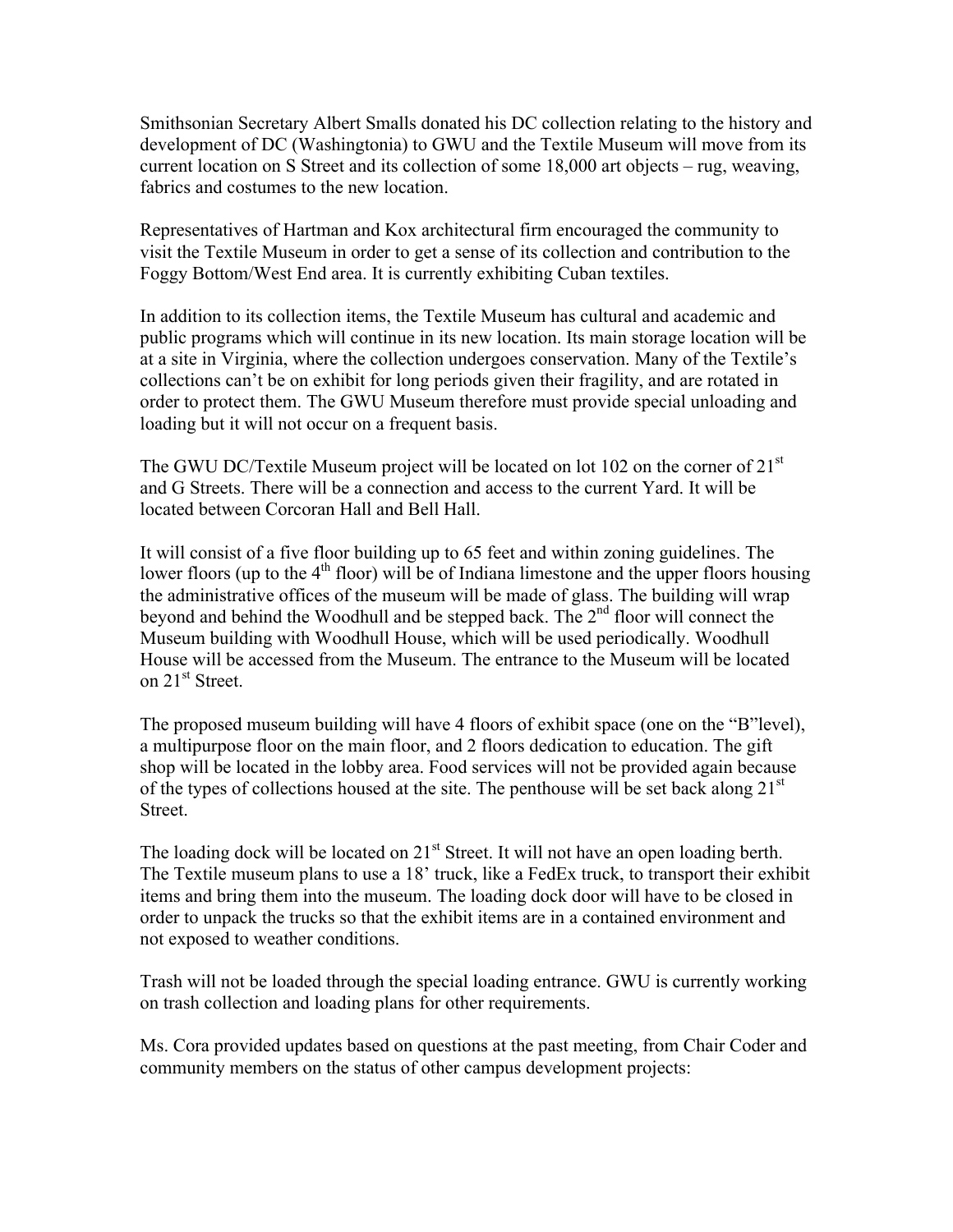- The current Rose Garden (the site of the new Museum building), containing older root stock and the longer seasonal colored knock out roses will be relocated nearby the Lisner Auditorium where the wisteria is currently located.

- GWU School of Public Health is finalizing its design and has received the final zoning order and is proceeding onto construction phase.

- GWU Science and Engineering School is breaking ground Friday October 21 at 5pm.

- GWU parking lot is ready to go.

- GWU Smith Center has completed its renovation.

- GWU is also trying to set up meetings with DDOT regarding traffic light at 22nd and I Streets and Square 54

Barbar Kahlow stated she was concerned about curb cuts along 21<sup>st</sup> Street and loading given it is a heavily trafficked street and a major commuter street, and it goes against DDOT's stated philosophy. Commissioner Irizarry pointed out that the type of deliveries are not like a grocery store or a hotel and probably will have limited impact. In response to Ms. Kahlow's question on the ANC taking formal action regarding the project at the meeting, Chair Coder said the ANC was not taking any action at this meeting.

GWU representatives stated that they would return with more details including a transportation study as the concept is developed.

#### **Administration [8:45-9:00 PM]**

Chair Coder introduced a motion that the current ANC2A Secretary (Commissioner David Lehrman) also serve as Treasurer given the departure of Commissioner Malinen, through the end of 2011. The motion was seconded by Commissioner Irizarry and passed unanimously. **(VOTES 5-0)**

#### **Fourth Quarter Financial Report**

The  $4<sup>th</sup>$  Quarterly Financial Report contains financial expenditures for the months of July, August, and September 2011. Chair Coder made a motion to approve the  $4<sup>th</sup>$  Quarterly Financial Report. Commissioner Irizarry seconded it and the motion passed unanimously. **(VOTES: 5-O). (Appendix # XX).**

#### **Adoption of the September 21 minutes.**

Chair Coder made a motion to approve the minutes of the September  $21^{st}$  meeting (with minor edits provided by Commissioner Harmon). Commissioner Lehrman seconded the motion. The motion was accepted and passed unanimously. **(VOTES: 5-0).** (Attachment # XX and # XX)

The June 15 minute amendments and October 4 minutes will be voted upon at the next ANC meeting in November.